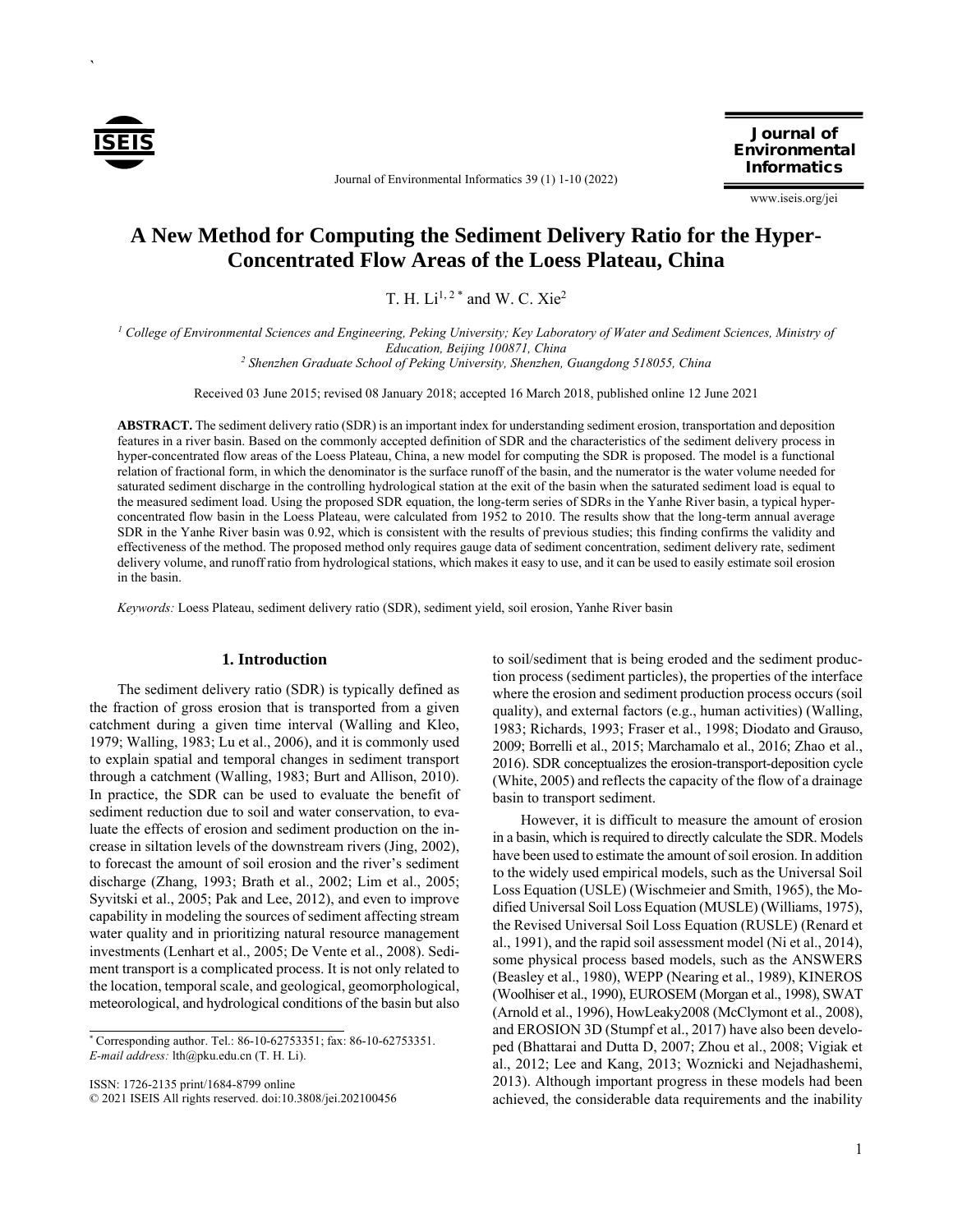to include all relevant erosion processes still hamper these models to accurately predict the erosion amount on the basin scales (Merritt et al., 2003; De Vente et al., 2007; Vaezi et al., 2017).

To overcome the difficulties in determining the erosion amount that is required for computing SDR, many empirical models have been proposed to directly calculate SDR through the regression analysis of a large amount of data for each factor that affects the SDR of a basin. The formulae for computing SDR can be classified into three types, based on the influencing factors that they consider: single-factor-based formulae, such as those proposed by Ebisemiju (1990), Ferro and Minacapilli (1995), Maner (1958), Mutchler et al. (1976), Roehl (1962), and Zhao et al. (2002); double-factor-based formulae, such as those proposed by Arnold (1996), Chen et al. (2001), Mutchler and Bowie (1976), Tang et al. (2001), and Yuan et al. (2008); and multi-factor-based formulae, such as those proposed by Kasai et al. (2001), Liu (2007), Williams (1994), and Xu (2010). The area of the drainage basin is the most frequently used factor in the single-factor-based formulae, although recent studies, such as De Vente et al. (2007) and Worrall et al. (2014), questioned the relationship of SDR to the catchment area and noted that area is a poor predictor of the variation in the sediment transfer processes. Precipitation and runoff are typically the most important factors in double-factor-based formulae, followed by the runoff depth and the gully density. Among the factors considered in multi-factor-based formulae are the drainage basin area, runoff volume, runoff coefficient, runoff depth, precipitation, precipitation intensity, precipitation duration, and gully depth. A few researchers, including Morgan et al. (1998) and Van Rompaey et al. (2001), have proposed methods based on an improved physical understanding of sediment transport processes to predict sediment delivery and deposition. Lu et al. (2004, 2006) noted that these models are restricted by the availability of model inputs and parameters, especially for large-scale applications, and they proposed an SDR model that incorporates the key elements of the catchment storm response and sediment delivery processes, based on a simple linear model of catchment response (Sivapalan et al., 2002).

Primarily induced by concentrated sediment flows in concentrated periods, the Loess Plateau has suffered the most severe soil erosion and is also the main source of sediment for the Yellow River (Gao et al., 2015). Previous studies in this region focused upon spatiotemporal changes in runoff and sediment (Zhao et al., 2017; Zheng et al., 2017) and the effects of human activities on runoff and sediment regime (Zhao et al., 2013; Gao et al., 2015; Mekonnen et al., 2015; Wei et al., 2017; Zhao et al., 2017), while few studied SDR. The SDR studies, such as those by Chen (2000), Liu (2007), and Xu (2010), used empirical models. Fu et al. (2010) developed a sediment rating curvebased formulation of SDR on the flood-event scale in the Lower Yellow River. So far, there are not any formulae for SDR calculation based upon an understanding of sediment transport processes from slopes and the river network in hyper-concentrated flow area.

This study aimed to develop a new model for SDR calculation that considered physical processes of sediment transport on the slope and river networks. With the proposed model, we revealed the variations of sediment transport over the past 60 years in the Yanhe River Basin in the Loess Plateau, China, a typical basin where hyper-concentrated flows occur.

### **2. Methodology**

### **2.1. Study Area**

The location of the Yanhe River is illustrated in Figure 1. The Yanhe River Basin, located between 108°45'E and 110° 28'E and 36°23'N and 37°17'N, has an area of 7,689 km<sup>2</sup> and is a typical highly erodible basin in the Loess Plateau (Wang et al., 2015), which is the best-known area in the world that suffers from serious soil erosion (Zhao et al., 2013). The Yanhe River Basin contains rolling hills and intersecting gullies and has elevations of 504 m to 1,731 m and slopes of  $0 \sim 60^{\circ}$ . The Yanhe River is a primary branch of the Yellow River. It is located on the right bank of the main stream of the Yellow River and originates in the Xiangzhou Mountains at the village of Tianciwan in Jingbian County. The Yanhe River flows through the counties of Jingbian, Zhidan, and Ansai and the Baota District of the city of Yan'an and into the Yellow River near the village of Liangshui'an, in the town of Nanhegou in Yanchang County. The main stream of the Yanhe River is 286.9 km long.



**Figure 1.** Location of the study area.

The Yanhe River Basin has a continental monsoon climate, an average annual temperature of approximately 9.2 °C and an average annual precipitation of 516 mm. The annual precipitation in the basin is extremely unevenly distributed, and most precipitation occurs during the summer in the form of rainstorms. Therefore, the annual runoff volume in the basin is also extremely uneven and has a large inter-annual variation. The Yanhe River Basin has a multi-year mean evaporation of 897.7  $\sim$  1,067.8 mm and a drought index that ranges from 1.57 to 1.92. The basin contains four main soil types, specifically, loessal soil, black soil, red soil, and silty soil. The vegetation in the basin forms a forest-steppe transition zone. The original forests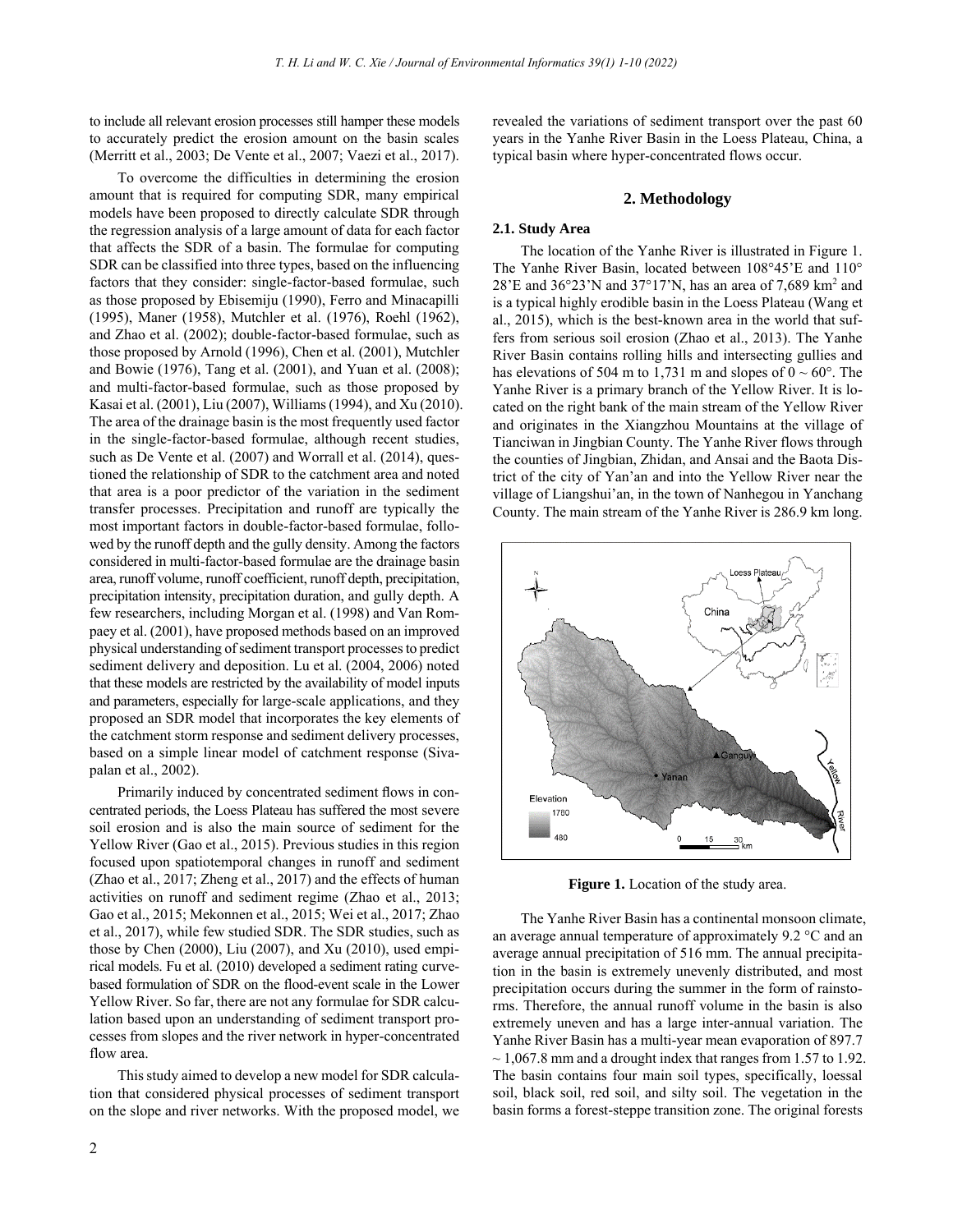have been destroyed, and the basin is now mostly covered by secondary vegetation.

The soil and water loss in the Yanhe River Basin is severe, due to the high density of gullies and flows with high sediment concentration when rainfalls occur. The Yanhe River Basin has an annual soil and water loss modulus of  $9,000 \sim 15,000$  t/km<sup>2</sup>, which indicates that the erosion in the Yanhe River Basin is intense to extremely intense. The Yanhe River has very high sediment content, due to the severe soil and water loss in the basin. The adverse geomorphology of the gullies, the scouring of rainstorms during the summer, and the unfavorable land use types are the main causes of the soil and water loss. The Yanhe River Basin has a population of approximately 500,000 and a population density of approximately 65 people/ km<sup>2</sup> . In recent decades, various soil and water conservation measures had been undertaken in the basin. As a result, the vegetation coverage in the basin steadily increased, and the sediment and water noticeably reduced.

The Ganguyi hydrological station, the control hydrological station at the outlet of the Yanhe River Basin, controls an area of 5,891 km<sup>2</sup> (Zhao et al., 2016). Hereinafter, the "Yanhe River Basin" in this paper refers to the control area of the Ganguyi hydrological station.

#### **2.2. Data Preparation**

Table 1 lists the descriptions of the data used in the present study.

|  |  |  | Table 1. Data from the Ganguyi Hydrological Station in the Yanhe River Basin |
|--|--|--|------------------------------------------------------------------------------|
|--|--|--|------------------------------------------------------------------------------|

| Data item                        | Time period<br>of data | Content of data                                                                     | Data source                           |
|----------------------------------|------------------------|-------------------------------------------------------------------------------------|---------------------------------------|
| Discharge $(m^3/s)$              | $1952 \sim 1989$ ,     | Daily discharge, monthly mean discharge,                                            | The Loess Plateau Region Data Sharing |
|                                  | $1952 \sim 1997$       | maximum monthly discharge, and minimum<br>monthly discharge                         | and Operational Service Center        |
| Runoff volume $(m^3)$            | $1954 \sim 1989$ .     | Monthly runoff volume                                                               | The Yellow River Sediment Bulletin;   |
|                                  | $1990 \sim 2010$       |                                                                                     | Wang and Fan, 2002                    |
| Sediment content $(kg/m3)$       | $1952 \sim 1989$ .     | Daily sediment content, monthly mean                                                | The Loess Plateau Region Data Sharing |
|                                  | $1960 \sim 1997$       | sediment content, maximum monthly sediment<br>content, and minimum sediment content | and Operational Service Center        |
| Sediment transport rate $(kg/s)$ | $1980 \sim 1997$       | Daily sediment transport rate                                                       | The Yellow River Conservancy          |
|                                  |                        |                                                                                     | Commission                            |
| Sediment discharge (10,000 t)    | $1954 \sim 1989$ ,     | Monthly sediment discharge and annual                                               | The Yellow River Sediment Bulletin;   |
|                                  | $1990 \sim 2010$       | sediment discharge                                                                  | Wang and Fan, 2002                    |
| Basin surface precipitation (mm) | $1954 \sim 1989$       | Monthly surface precipitation                                                       | Wang and Fan, 2002                    |



**Figure 2.** Flow chart of the basic cross section of sediment erosion, deposition, and transport from Rose (1983).

# **2.3. Basic Concepts Underpinning the Construction of the SDR Model for Hyper-Concentrated Flow Areas in the Loess Plateau**

Runoff is the carrier and direct driving force of sediments. Rose (1983) investigated sediment erosion-transport and concluded that there is no significant difference in the erosion processes between rills, that sediment transport can occur within a rill, between two rills, or as slope flow and that the process by which surface flow carries sediment is similar to the bed load transport process in a river. Griffin et al. (1988) studied soil erosion, sediment production, and sediment discharge and noted that sediment transport is induced by runoff, and it is closely related to the total runoff volume and the discharge of the largest runoff.

According to the law of mass conservation, if it is assumed that there is a sediment transport unit whose total mass remains constant regardless of whether the sediment transport occurs on a surface slope or in a gully/river, the sediment transport process can be expressed as shown in Figure 2.

In Figure 2, the surface water unit is above the soil, and the sediment exchange between the flow and the soil is clearly expressed. The directions of the arrows indicate the movements of the flows, and the dotted line indicates the soil interface. Water inflow (outflow) can either be water inflow (outflow) from the slope surface or water inflow (outflow) from a river channel in the gully. Figure 2 also shows that in addition to the separate effects of landslide, gully, and precipitation processes on the soil, the sediment content in a flow is mainly influenced by the sediment deposition rate and the carrying and transport rate.

# **2.4. Assumptions in Construction of SDR Model for Hyper-Concentrated Flow Areas in the Loess Plateau**

The model was developed based on the following three assumptions.

I. Assuming that the sediment particles have the same diameter and the same depositing rate, the ratio of the water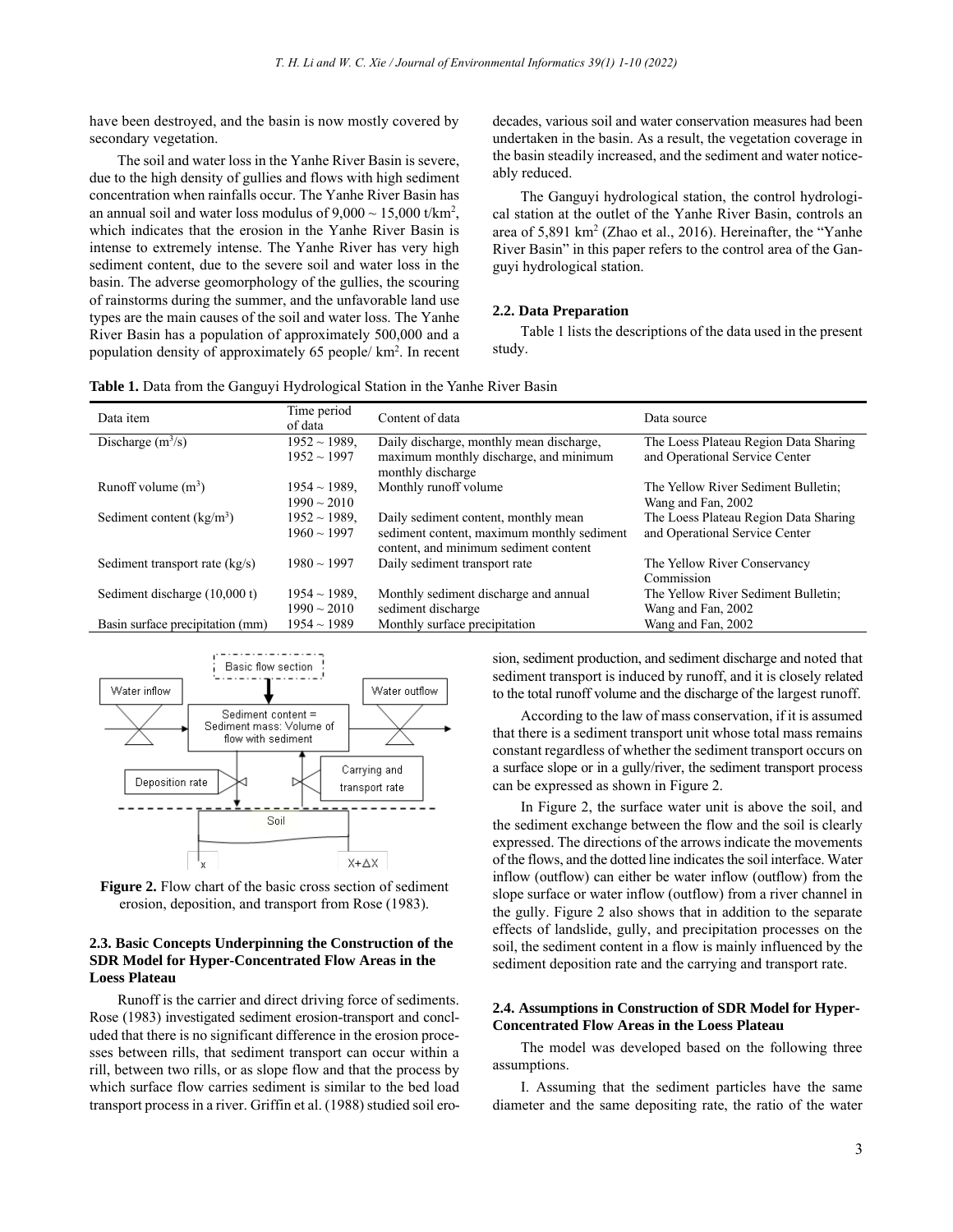contents of saturated water-sediment mixtures A and B is equal to the ratio of sediment contents of A and B. According to the theory of relative movement, water-sediment mixtures A and B that have the same flow velocities are static relative to each other. Therefore, the ratio of the water content of saturated watersediment mixture A to B is the same as that of the sediment content of saturated water-sediment mixture A to B.

II. In hyper-concentrated flow areas of the Loess Plateau, water-sediment mixture flows along the slopes can be regarded as saturated during a rainfall occurrence. The study area is covered with very thick loess that is vulnerable to erosion by water. The very thick loess provided enough sediment sources for erosion. Flows with high sediment contents often occurred during rainfall, and the phenomenon that erosion, deposition, re-erosion and re-deposition occurs in the slopes were verified by many researchers (Wang et al., 1982; Zhang et al., 1994; Yang et al., 1997; Wu et al., 1997; Xu, 2004; Wu et al., 2005; Wang et al., 2006; Ma et al., 2008; Li et al., 2009a, 2009b; Xu, 2009; Li et al., 2011). This implies that water-sediment mixture flows along the slopes can be regarded as saturated.

III. The flow at the hydrological station with the maximum monthly sediment content is assumed to be of high sediment content. Research has shown that the sediment content of flows has an upper limit (Qian, 1979), which is called the saturated sediment content. Therefore, when the flow at the hydrological station has the maximum monthly sediment content, the flow is assumed to be saturated, and the water discharge that is measured at the hydrological station is the volume of water that is required for saturated sediment transport.

### **2.5. Construction of the SDR Model for Hyper-Concentrated Flow Area of the Loess Plateau**

Based on the three assumptions stated above, the sediment content in the water-sediment mixture at location B is measured by sediment discharge (*W*) (units: kg or t). The water content in the water-sediment mixture at location B is the runoff volume during saturated sediment transport  $(Q_w)$  (units: m<sup>3</sup>). The sediment content in the water-sediment mixture at conceptualized location A is the total amount of sediment yield of the slope (*E*) (units: kg or t). The water content in the water-sediment mixture at location A is the total runoff volume on the slope  $(Q<sub>S</sub>)$  (units: m<sup>3</sup>). This relation is described by Equation (1):

$$
\frac{W}{E} = \frac{Q_w}{Q_s} \tag{1}
$$

A basin with a certain area contains many slopes that are similar to slope  $A$  ( $A_1$ ,  $A_2$ ,  $A_3$ , ...,  $A_n$ ). The sum of the erosion amounts  $(E_i)$  of all of the slopes is the total amount of erosion of the slopes (*E*), which is the total erosion of the basin. Similarly, the sum of the runoff volumes  $(O_{si})$  of all of the slopes is the total runoff volume of the slopes  $(Q_s)$  or the surface runoff volume of the basin. Thus, we have the following:

$$
E = \sum_{i=1}^{n} E_i, \quad Qs = \sum_{i=1}^{n} Qs_i
$$
 (2)

According to the definition of the SDR, we have the following:

$$
SDR = \frac{Y}{S} = \frac{W}{E} = \frac{Q_w}{Q_s}
$$
\n<sup>(3)</sup>

where SDR represents the sediment delivery ratio, *Y* represents the sediment discharge that is measured at the section of the hydrological station, and *S* represents the amount of erosion of the basin. Thus, Equation (4) is obtained:

$$
SDR = \frac{Q_w}{Q_s} \tag{4}
$$

A sediment-transporting flow past a hydrological station can be divided into surface runoff and base flow. The base discharge can be calculated based on the multi-year mean value of the minimum runoff volumes. The surface runoff volume of a basin (i.e., the total runoff volume of the slopes in the basin) is the difference between the runoff volume that is gauged at the control hydrological station at the outlet of the basin and the base discharge that is measured at the hydrological station, which can be calculated by Equation (5):

$$
Q_s = Q - Q_b \tag{5}
$$

By substituting Equation (5) into Equation (4), Equation (6) is obtained:

$$
SDR = \frac{Q_w}{Q - Q_b} \tag{6}
$$

where  $Q_w$  represents the required volume of water when the saturated sediment discharge is measured at the control hydrological station at the outlet of the basin (units:  $m^3$ ),  $Q$  represents the runoff volume that is measured at the hydrological station (i.e., the total runoff volume of the basin; units:  $m^3$ ), and  $Q_b$ represents the base discharge (units:  $m<sup>3</sup>$ ), which can be obtained by various base flow separation methods (Arnold et al., 1995; Eckhardt, 2008; Longobardi and Villani, 2008; Partington et al., 2012) from long time series of daily runoff records.

# **2.6. Method for Calculating the SDR of the Yanhe River Basin**

According to the analysis procedure described in the previous section, to calculate the SDR of the Yanhe Basin, it is necessary to calculate the total runoff volume and the base discharge of the basin, as well as the saturated water volume when the saturated sediment discharge is observed at Ganguyi hydrological station.

### 2.6.1. Runoff Volume

The runoff volume for each month is calculated based on the known monthly mean runoff volume  $(Q_m)$ . The sum of the runoff volumes of all of the months within a year is the annual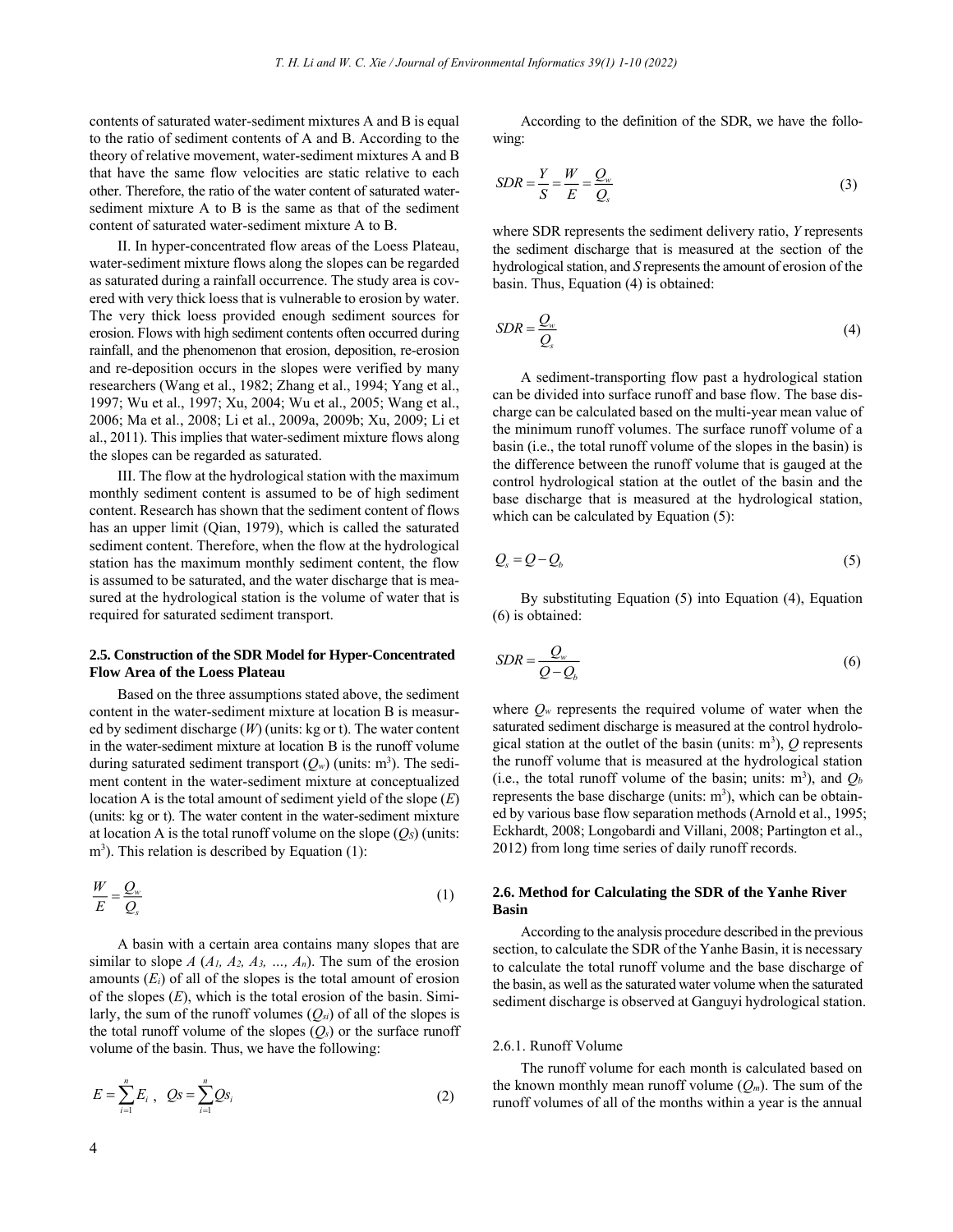runoff volume, which is given by Equation (7):

$$
Q = \sum_{i=1}^{12} (Q_m \times \Delta T_1)
$$
 (7)

where  $i = 1 \sim 12$ , Q represents the annual runoff volume at Ganguyi Hydrological Station (units:  $m^3$ ),  $Q_m$  represents the monthly mean discharge at Ganguyi Hydrological Station (units: m<sup>3</sup>/s), and  $\Delta T_I$  represents the time ( $\Delta T_I = 30$  or 31 or 28 or 29 days  $\times$ 24 hours/day  $\times$  3,600 s/hour).

#### 2.6.2. Base Discharge

The minimum runoff volume for each month is calculated based on the known minimum monthly runoff volume (*Qmin*). The sum of the minimum runoff volumes of all of the months in a year is the annual minimum runoff volume. The multi-year minimum runoff volumes are then averaged to obtain the multiyear mean minimum runoff volume, which can be regarded as the base discharge  $(O_b)$ . Based on the measured data from 1952 to 1989, the value of the base discharge  $(Q_b)$  is 5,726.25  $\times$  10<sup>4</sup> m<sup>3</sup>.

2.6.3. Calculation of the Required Volume of Water for Saturated Sediment Discharge

The required volume of water for saturated sediment discharge is calculated in the following four steps.

#### (1) Calculating the discharge during saturated sediment transport

The flow past Ganguyi Hydrological Station during the maximum sediment content each month is considered to be sediment-saturated flow. The monthly runoff volume at Ganguyi Hydrological Station during saturated sediment transport is calculated based on the saturated sediment discharge. The annual saturated runoff volume at Ganguyi hydrological station is the sum of the saturated runoff volumes of the 12 months in the year. The annual saturated discharge can be calculated by dividing the annual saturated runoff volume by time using Equation (8):

$$
Q_{y-max} = \frac{1}{\Delta T_2} \sum_{i=1}^{12} (Q_{max} \times \Delta T_1)
$$
 (8)

where  $i = 1 \sim 12$ ,  $Q_{y-max}$  represents the annual runoff volume at Ganguyi Hydrological Station during saturated sediment transport (units:  $m^3/s$ ),  $Q_{max}$  represents the discharge on the day that the maximum sediment content occurs each month (units:  $m^3/s$ ),  $\Delta T_I$  represents the time ( $\Delta T_I$  = 30 or 31 or 28 or 29 days  $\times$  24 hours/day  $\times$  3,600 s/hour), and  $\Delta T_2$  represents the time ( $\Delta T_2$  = 365 days  $\times$  24 hours/day  $\times$  3,600 s/hour).

# (2) Calculating the sediment discharge during saturated sediment transport

Without considering the chemical reactions in a water flow, the total volume of the saturated water-sediment mixture should be equal to the sum of volume of water and sediment. Based on the relationship between the monthly volume of saturated water  $(O_{s-max})$ , the monthly saturated sediment discharge  $(W_s)$ , the density of the sediment particles (*ρ*), and the monthly maximum sediment content during saturated sediment transport (*Smax*), the following relations can be obtained: 1) the volume of saturated water is equal to the runoff volume when flow is saturated with the sediment *Qs-max*; 2) the volume of saturated sediment is equal to the fraction of saturated sediment discharge  $(W_s)$  and density of sediment particles  $(\rho)$ ; and the total volume of the saturated water-sediment mixture is equal to the fraction of the saturated sediment discharge (*Ws*) and saturated sediment content (*Smax*). Equation (9) describes the relationship of these variables:

$$
Q_{s-max} + \frac{W_s}{\rho} = \frac{W_s}{S_{max}} \tag{9}
$$

Algebraic operations are performed on Equation (9) to obtain Equation (10) for calculating the saturated sediment discharge  $(W<sub>s</sub>)$ :

$$
W_s = Q_{s-max} \times (\frac{\rho \times S_{max}}{\rho - S_{max}})
$$
\n(10)

Then, the annual saturated sediment transport rate  $(G_{y-s})$ can be calculated using Equation (11):

$$
G_{y-s} = \frac{1}{\left(\Delta T_2 \times 1000\right)} \sum_{i=1}^{12} I(Q_{max} \times \Delta T_1) \times \left(\frac{\rho \times S_{max}}{\rho - S_{max}}\right) J \tag{11}
$$

where  $i = 1 \sim 12$ ,  $G_{y-s}$  represents the annual saturated sediment transport rate (units: t/s), and *ρ* represents the density of the sediment particles with a uniform diameter ( $\rho = 2.65 \times 10^3$  $kg/m<sup>3</sup>$ ).



**Figure 3.** Relationship between discharge and sediment transport rate during saturated sediment transport at the Ganguyi Hydrological Station in the Yanhe River Basin.

(3) Constructing the relationship between the sediment transport rate and the discharge during saturated sediment transport

The annual saturated discharge during saturated sediment transport  $(Q_{y\text{-}max})$  (units:  $\text{m}^3$ /s) can be calculated from Equation (9), and the annual saturated sediment transport rate during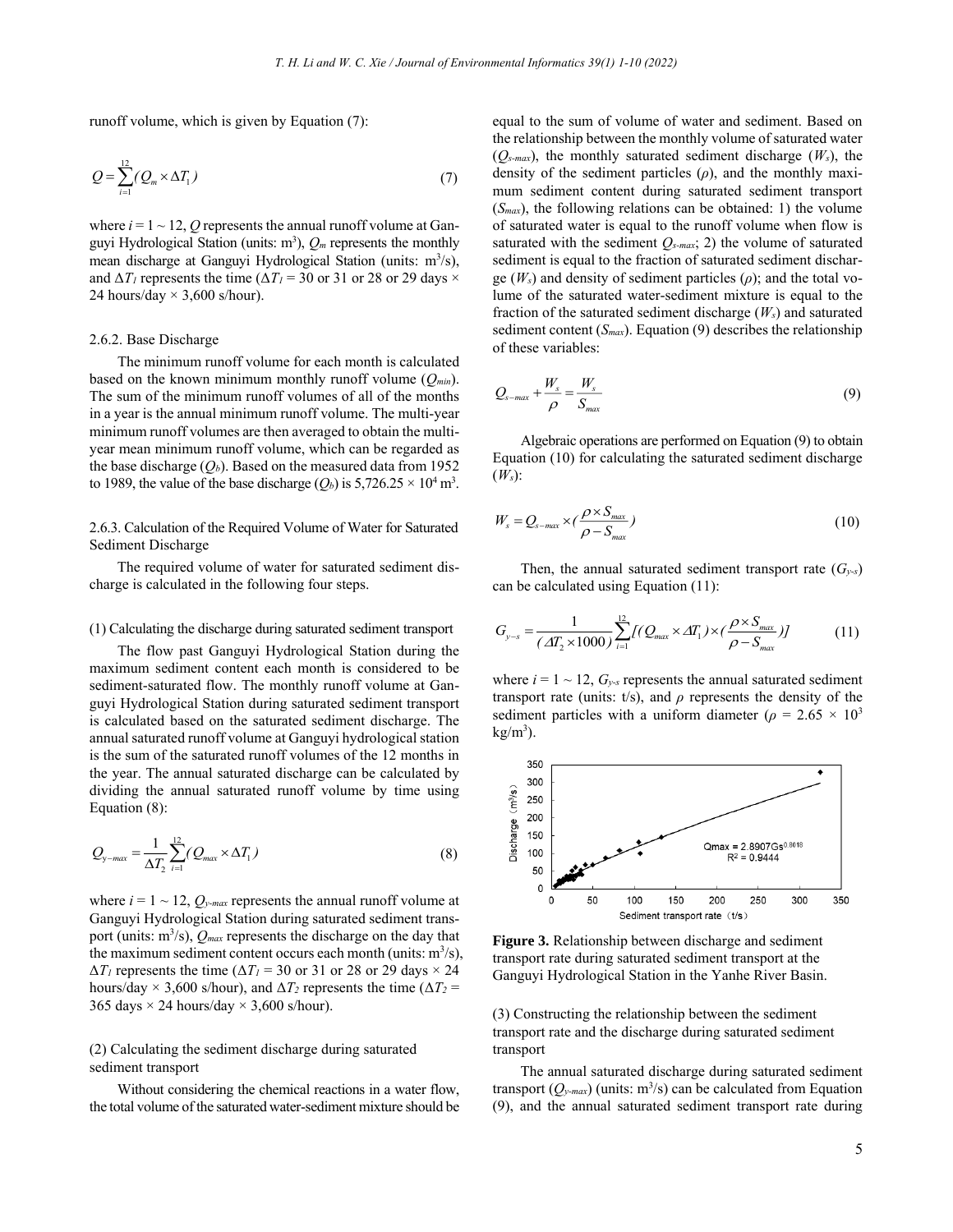saturated sediment transport  $(G_{y-s})$  (units: t/s) can be calculated from Equation (11). *Qy-max* and *Gy-s* are calculated based on the data from 1952 to 1989 at Ganguyi Hydrological Station, and the relationship between  $Q_{y\text{-}max}$  and  $G_{y\text{-}s}$  can be constructed (Figure 3 and Equation (12)):

$$
Q_{y-max} = 2.8907 G_{y-s}^{0.8018}, (R^2 = 0.9444)
$$
 (12)

Equation (12) is also consistent with the results of previous studies on sediment transport rates and discharges of flows (Jing et al., 1993).

### (4) Calculating the required water volume for saturated sediment discharge

Based on the assumptions described above, the saturated sediment discharge at Ganguyi Hydrological Station is the measured sediment discharge, and the water volume that is requisred for saturated sediment transport is the water volume that is required for the measured sediment discharge (i.e., the corresponding saturated runoff volume  $Q_w$ ). The saturated sediment transport rate during saturated sediment discharge can be deduced based on the measured sediment discharge (*W*). Equation (13) can be obtained:

$$
G_{w-s} = W / \Delta T_2 \tag{13}
$$

where *Gw-s* represents the saturated sediment transport rate during saturated sediment discharge (units: t/s), and *W* represents the saturated sediment discharge (units: t).

The saturated discharge during saturated sediment discharge can be calculated based on the known saturated sediment transport rate (*Gw-s*) and Equation (12), using the following equation:

$$
Q_{w\text{-}max} = 2.8907(W / \Delta T_2)^{0.8018} \tag{14}
$$

where  $Q_{w\text{-}max}$  represents the saturated discharge (units:  $\text{m}^3\text{/s}$ ).

The runoff volume during saturated sediment discharge (*Qw-max*) is obtained, and then, the runoff volume during saturated sediment discharge  $(Q_w)$  can be calculated by Equation (15):

$$
Q_w = 2.8907(W / \Delta T_2)^{0.8018} \times \Delta T_2 \tag{15}
$$

### 2.6.4. The SDR Calculation in the Yanhe River Basin

According to Equations (6) and (15), the SDR calculating formula of the Yanhe River Basin can be expressed by Equation (16):

$$
SDR = \frac{2.8907 \times (W / \Delta T_2)^{0.8018} \times \Delta T_2}{Q - Q_b}
$$
(16)

where *W* represents the annual sediment discharge measured at the Ganguyi Hydrological Station (units: t), Δ*T2* represents the time interval ( $\Delta T_2$  = 365 days × 24 hours/day × 3,600 s/hour), *Q* represents the annual runoff volume measured at the Ganguyi Hydrological Station (units:  $m^3$ ), and  $Q_b$  represents the base discharge of the Ganguyi Hydrological Station (units: m<sup>3</sup>). Equation (16) can be used to calculate the SDR in the Yanhe River Basin or in a basin with properties that are similar to those of the Yanhe River Basin.

### **3. Results and Discussion**

### **3.1. Variations of the SDR of the Yanhe River Basin**

The values of the SDR of the Yanhe River Basin from 1952 to 2010 were calcSulated with the proposed SDR calculating formula with the data from the Yanhe River Basin from 1952 to 2010 (Figure 4).



**Figure 4.** Variation of the annual average SDR in the Yanhe River Basin from 1952 to 2010.

Figure 4 shows that the SDR of the Yanhe River Basin from 1952 to 2010 exhibits a decreasing trend. Before 2000, the values of the SDR varied relatively smoothly and fluctuated around 1. After 2000, the SDR significantly decreased. The highest and second-highest values of the SDR between 1952 and 2010 were 1.96 (1970) and 1.75 (1971), respectively. The lowest value of the SDR between 1952 and 2010 was 0.14 (2008). Figure 5 shows a histogram of the annual mean values of the SDR in the basin for groups of decades between 1952 and 2010. The average SDR before the 1970s was 0.96, and the mean SDR between the 1970s and the 1990s was 0.99. The mean value of the SDR after the 1990s was 0.82. The mean values of the SDR for the 1950s, 1960s, 1970s, 1980s, 1990s, and the early 2000s were 0.99, 0.93, 1.19, 0.79, 1.10, and 0.57, respectively.



**Figure 5.** Variation of the annual average SDR values in the Yanhe River Basin for different periods from 1952 to 2010.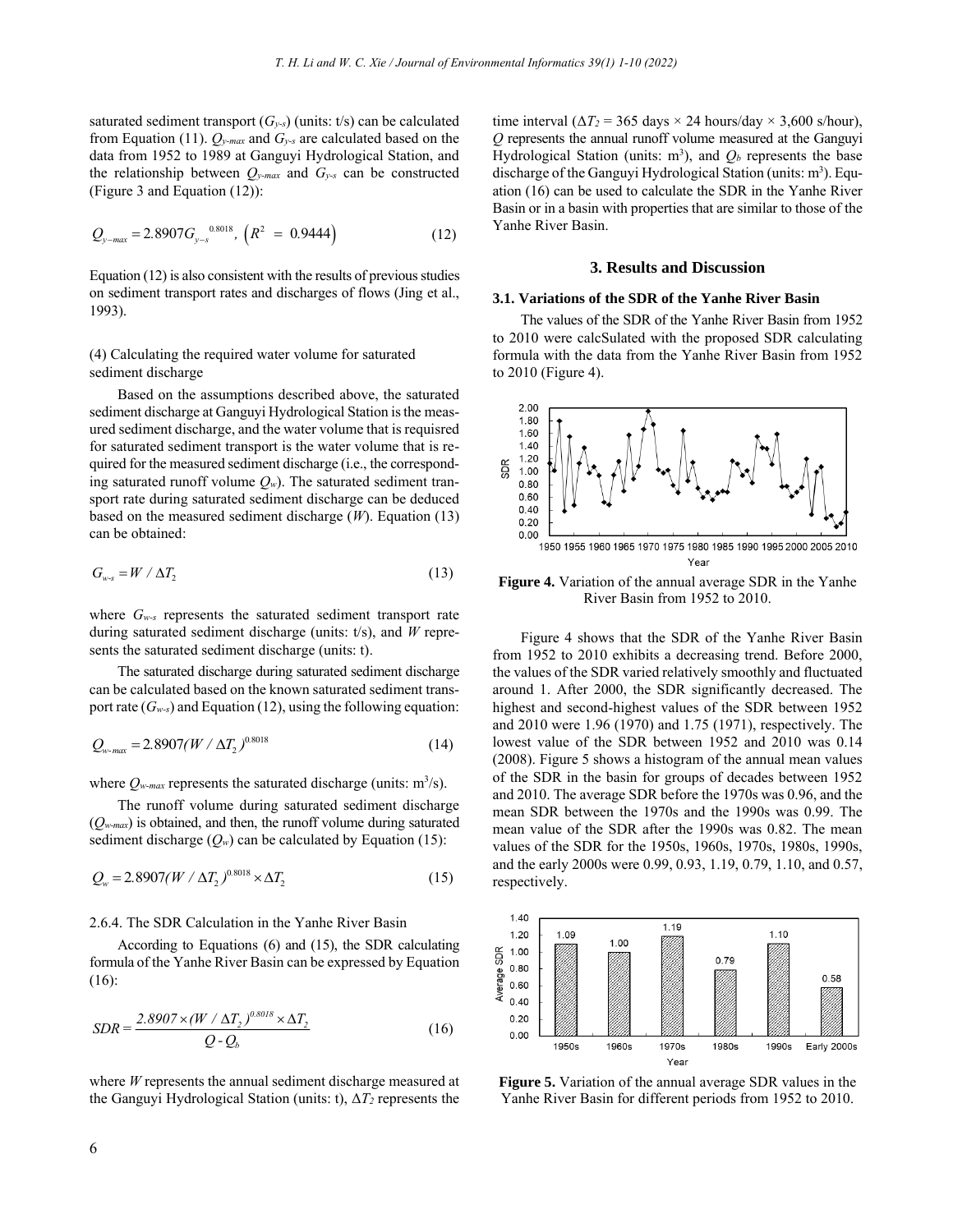### **3.2. Discussion**

#### 3.2.1. Validation of the Results of the SDRs

The results of Figures 4 and 5 are consistent with the flowsediment relationships in the region revealed by previous studies (Zhao et al., 2013; Wang et al., 2015; Gao et al., 2016). The conclusion that the SDR in the Loess Plateau is close to 1 has been widely recognized (Zheng, 2017). Jing et al. (1993) argued that, based on the characteristics of the gullies and riverbeds, the SDRs of areas on the Loess Plateau can be classified into two types: class I (SDR  $\geq$  0.95) and class II (SDR < 0.95). The SDRs of most areas belong to class I, and most areas at the end of the river have SDRs belonging to class II. The Yanhe River Basin is located in the core area of the Loess Plateau, and it normally belongs to Class I. Thus, the SDR in the Yanhe River Basin should be above 0.95. In this study, the average SDR in the 1950s, 1960s and 1970s is 1.03, and this is consistent with the results of Jing et al. (1993). After the 1970s, large water conservation practices were carried out in this basin, and the SDR should be reduced. The average SDR in the 1980s, 1990s and 2000s is 0.82, and this is also reasonable.

Figures 4 and 5 also show that the mean values of the SDR of the Yanhe River Basin between 1952 and 2010 fluctuate around a value of approximately 1 but exhibit an overall decreasing trend. The SDRs of the Yanhe River Basin exhibit a significant decreasing trend after the 1970s and a slightly increasing trend in the 1990s. Other studies also showed that runoff and sediment discharge had decreased significantly since the 1980s because of the implementation of soil and water conservation measures (Zhao et al., 2013; Wang et al., 2015). These trends indicated that the soil and water conservation measures that were implemented after the 1970s resulted in a decrease in the sediment transport capacity of the basin, which in turn resulted in a decreasing trend of the SDRs. Engineering projects that cause sediment impounding, such as check dams, were extensively developed in the 1980s and resulted in less sediment discharge (Gao et al., 2017; Wei et al., 2017), which in turn resulted in relatively low SDRs during this period. Most of the check dams were full in the 1990s, which resulted in a slight increase in the sediment transport capacity of the basin during this period and in turn resulted in an increase in the SDRs in the 1990s. Since the 1990s, the World Bank has carried out several projects of soil conservation in the Yanhe River Basin. These projects have resulted in a significant decrease in the SDR values after the 1990s.

As mentioned in the introduction section, the SDR is influenced by many factors of the basin. By considering the physical processes of sediment transport on the slope and river networks, the proposed SDR calculating formula only requires gauge data of sediment concentration, sediment delivery rate, sediment delivery volume, and runoff ratio from hydrological stations, which makes it easy to use.

### 3.2.2. Erosion Verification of the Basin

The amount of erosion in the Yanhe River Basin can also be conveniently estimated by the SDR of the basin and the measured sediment discharge at the basin outlet. The values of the erosion modulus of the river basin were compared with the

results of previous studies to verify the reasonability of the results of the new SDR model. Statistical data on the annual erosion modulus for the control area of the Ganguyi hydrological station from 1952 to 1984 were obtained from the Loess Plateau Region Database of the Thematic Database for Human-Earth Systems of the Institute of Geographic Sciences and Natural Resources Research of the Chinese Academy of Sciences. A total of 33 sets of data for the SDR-calculated erosion modulus of the Yanhe River Basin from 1952 to 1984 and statistical data from the database are plotted in Figure 6.



**Figure 6.** Comparison of erosion modulus data for the Yanhe River Basin from 1952 to 1984 from the statistical database and deduced by SDR results in this study.

In Figure 6, the scattered points are obviously distributed near the  $y = x$  line, and the correlation coefficient is as high as 0.91, which indicates that the SDR-deduced erosion values are relatively consistent with the statistical values from the database. Therefore, the values of the erosion modulus of the Yanhe River Basin that were calculated using the new SDR model are considered quite accurate. This suggests that if the SDR is known, just with the observed sediment yield data at a basin outlet, the erosion in the river basin can be easily estimated.

### **4. Conclusions**

A new SDR calculation formula was constructed by analyzing the physical process of sediment transport in the hyperconcentrated flow area of the Loess Plateau, China. Based on data measured from 1952 to 2010 at the Ganguyi hydrological station, which is a control hydrological station in the Yanhe River Basin, the SDR calculating formula is obtained. The new SDR formula is a function in the form of a fraction. The numerator of the formula is a power function relationship between the sediment transport rate and the discharge obtained by fitting the known data, while the denominator is the difference between the measured runoff volume and the base discharge.

With the SDR calculating formula, the SDRs of the Yanhe River Basin between 1952 and 2010 were computed. The multiyear (1952  $\sim$  2010) mean value of SDRs of the Yanhe River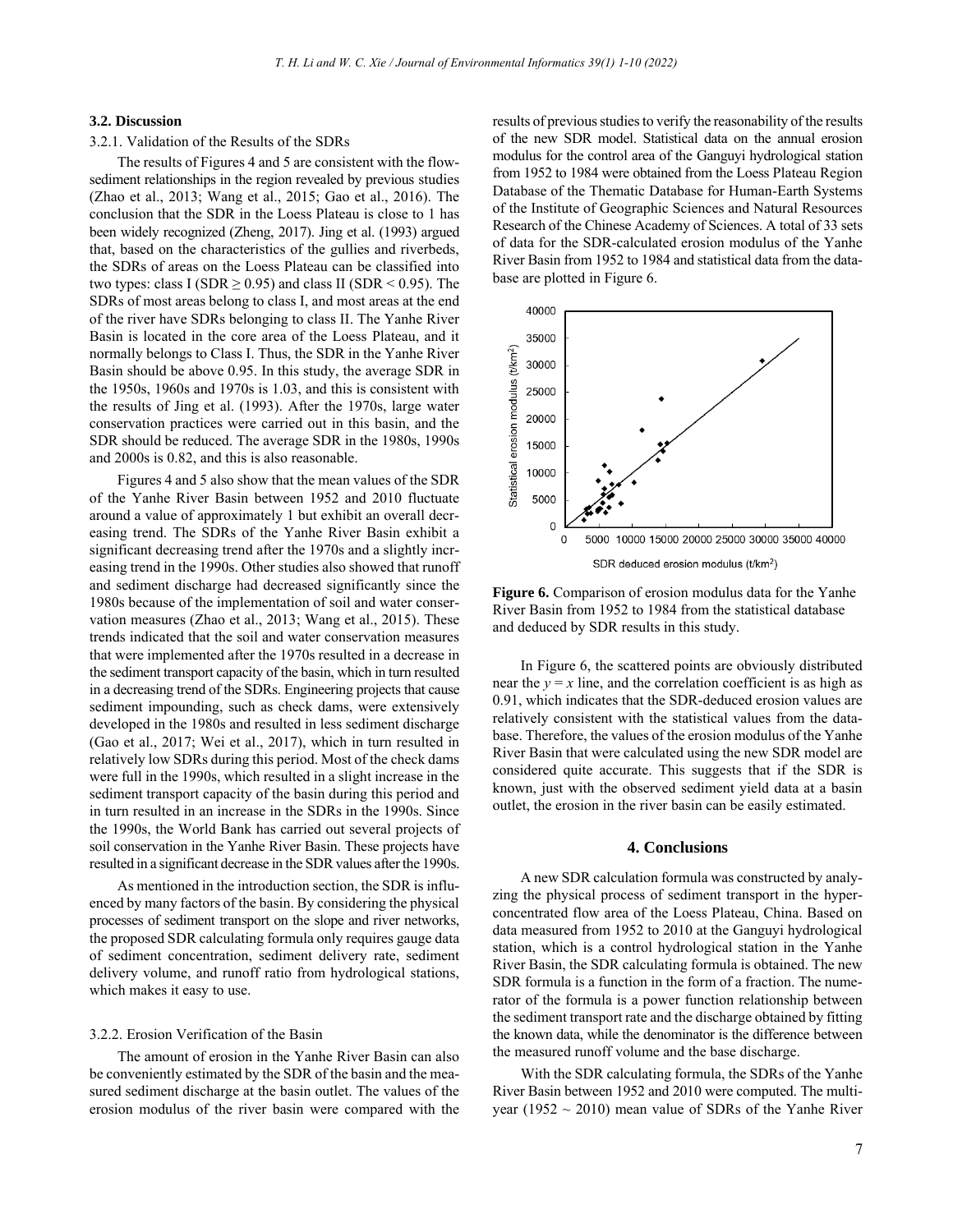Basin is 0.92, which is consistent with the results of previous studies. The erosion modulus of the Yanhe River Basin between 1952 and 1984 were also estimated by SDR, and the results are close to those that were calculated from existing statistical data with a correlation coefficient of 0.91, which also suggested the reasonability and accuracy of the proposed SDR calculating formula.

**Acknowledgments.** This study was supported by the National Natural Science Foundation of China with Grant No. 50979003.

### **References**

- Arnold, J.G., Allen, P.M., Muttiah, R., and Bernhardt, G. (1995). Automated base-flow separation and recession analysis techniques. *Ground Water*, 33(6), 1010-1018. https://doi.org/10.1111/j.174565 84.1995.tb00046.x
- Arnold, J.G., Williams, J.R, Srinivasan, R., and King, K.W. (1996). *The Soil and Water Assessment Tool (SWAT) User's Manual*. Temple, TX, 1996.
- Beasley, D.B., Huggins, L.F., and Monke, E.J. (1980). Answers: a model for watershed planning. *Trans. ASAE*, 23(4), 938-944. https: //doi.org/10.13031/2013.34692
- Bhattarai, R. and Dutta, D. (2007). Estimation of soil erosion and sediment Yield using GIS at catchment scale. *Water Res Manag.*, 21, 1635-1647.https://doi.org/10.1007/s11269-006-9118-z
- Brath, A., Castellarin, A., and Montanari, A. (2002). Assessing the effects of land-use changes on annual average soil losses. *Hydrol. Earth Syst. Sci.*, 6, 255-65. https://doi.org/10.5194/hess-6-255-2002
- Borrelli, P., Marker, M., and Schutt, B. (2015). Modelling Post-Tree-Harvesting soil erosion and sediment deposition potential in the Turano river basin (Italian central Apennine). *Land Degrad. Dev.*, 26, 356-366. https://doi.org/10.1002/ldr.2214
- Burt, T.P. and Allison, R.J. (Eds.) (2010)*. Sediment Cascades: An Integrated Approach*. Wiley-Blackwell, Chichester, England. https: //doi.org/10.1002/9780470682876
- Chen, H., Cai, Q.G., Chen, J.R., and Jin, D.S. (2001). Influence of human activities on erosion, delivery, and deposit of basin system in hilly-gully loessic area. *Geogr. Res.*, 20, 68-75.
- De Vente, J., Poesen, J., Arabkhedri, and M., Verstraeten, G. (2007). The sediment delivery problem revisited. *Prog. Phys. Geogr.*, 31(2), 155-178. https://doi.org/10.1177/0309133307076485
- De Vente, J., Poesen, J., Verstraeten, G., van Rompaey, A., and Govers, G. (2008). Spatially distributed modelling of soil erosion and sediment yield at regional scales in Spain. *Global Planet Change*, 60, 393-415. https://doi.org/10.1016/j.gloplacha.2007.05.002
- Diodato, N. and Grauso, S. (2009). An improved correlation model for sediment delivery ratio assessment. *Environ. Earth Sci.*, 59, 223- 231. https://doi.org/10.1007/s12665-009-0020-x
- Ebisemiju, F.S. (1990). Sediment delivery ratio prediction equations for short catchment slopes in a humid tropical environment. *J. Hydrol.*, 114, 191-208. https://doi.org/10.1016/00221694(90)9008 1-8
- Eckhardt, K. (2008). A comparison of baseflow indices, which were calculated with seven different baseflow separation methods. *J. Hydrol.*, 352(1-2), 168-173. https://doi.org/10.1016/j.jhydrol.2008. 01.005
- Ferro, V. and Minacapilli, M. (1995). Sediment delivery processes at basin scale. *J. Hydrol. Sci.*, 40, 703-717. https://doi.org/10.1080/02- 626669509491460
- Fraser, R.H., Barten, P.K., and Pinney, D.A. (1998). Predicting stream pathogen loading from livestock using a geographical information system-based delivery model. *J. Environ. Qual.*, 27, 935-945. https: //doi.org/10.2134/jeq1998.00472425002700040030x
- Fu, X.D., Jiang, L.W., Wu, B.S., Hu, C.H., Wang, G.Q., and Fei, X.J.

(2010). Sediment delivery ratio and its uncertainties on flood event scale: Quantification for the Lower Yellow River. *Sci. China Technol. Sci.*, 53(3), 854-862. https://doi.org/10.1007/s11431-010-0054-z

- Gao, G.Y., Ma, Y., and Fu, B.J. (2016). Temporal variations of flowsediment relationships in a highly erodible catchment of the Loess Plateau, China. *Land Degrad. Dev.*, 27(3), 758-772. https://doi.org/ 10.1002/ldr.2455
- Griffin, M.L., Beasley, D.B., Fletcher, J.J., and Foster, G.R. (1988). Estimation soil loss on topographically nonuniform field and farm units. *J. Soil Water Conserv.*, 43(4), 326-331.
- Jing, K. (2002). Sediment delivery ratio in the upper Yangtze River. *J Sed. Res.*, 1, 53-59.
- Jing, K., Chen, R.Z., and Li, F.X. (1993). *Sediment and environment in the Yellow River*. Science Press, Beijing.
- Kasai, M., Marutani, T., Reid, L.M., and Trustrum, N.A. (2001). Estimation of temporally averaged sediment delivery ratio using aggradation terraces in headwater catchments of the Waipaoa River, North Island, New Zealand. *Earth Surf. Process. Landforms*, 26, 1- 16. https://doi.org/10.1002/1096-9837(200101)26:1<1::AID-ESP1 46>3.0.CO;2-9
- Lee, S.E., Kang, S.H. (2013). Estimating the GIS-based soil loss and sediment delivery ratio to the sea for four major basins in South Korea. *Water Sci. Technol.*, 68(1), 124-133. https://doi.org/10.2166/wst.20 13.194
- Lenhart, T., van Rompaey, A., Steegen, A., Fohrer, N., Frede, H.G., and Govers, G. (2005). Considering spatial distribution and deposition of sediment in lumped and semidistributed models. *Hydrol. Process.*, 19, 785-794. https://doi.org/10.1002 /hyp.5616
- Li, M., Yao, W.Y., Li, Z.B., Liu, P.L., Yang, E., and Shen, Z.Z. (2011). Using Cs-137 to quantify the sediment delivery ratio in a small watershed. *Appl. Radiat. Isot.*, 70(1), 40-45. https://doi.org/10.1016/ j.apradiso.2011.07.010
- Li, T.J., Wang, G.Q., Huang, Y.F., and Fu, X.D. (2009). Modeling the process of hillslope soil erosion in the Loess Plateau. *J. Environ. Inf.*, 14(1), 1-10. https://doi.org/10.3808/jei.200900148
- Li, T.J., Wang, G.Q., Xue, H., Wang, K. (2009). Soil erosion and sediment transport in the gullied Loess Plateau: Scale effects and their mechanisms. *Sci. China Ser. E*, 52(5), 1283-1292. https://doi.org/ 10.1007/s11431-009-0076-6
- Lim, K.J., Sagong, M., Engel, B.A., Tang, Z., Choi, J., and Kim, K-S. (2005). GIS-based sediment assessment tool. *Catena*, 64, 61-80. https://doi.org/10.1016/j.catena.2005.06.013
- Liu, J.G., Cai, Q.G., and Zhang, P.C. (2007). Temporal and spatial variations of sediment delivery ratio and its influencing factors in Chabagou watershed. *Bull. Soil Water Conserv.*, 27 (5), 6-10.
- Loch, R.J. and Donnollan, T.E. (1983). Field rainfall simulation studies on 2 clay soils of the darling downs, Quensland. 1. Effects of plot length and tillage orientation of erosion processes and runoff and erosion rate. *Aust. J. Soil Res.*, 21(1), 33-46. https://doi.org/10. 1071/SR9830033
- Longobardi, A. and Villani, P. (2008). Baseflow index regionalization analysis in a Mediterranean area and data scarcity context: role of the catchment permeability index. *J. Hydrol.*, 355(1-4), 63-75. https://doi.org/10.1016/j.jhydrol.2008.03.011
- Lu, H., Morana, C., Prossera, I., and Sivapalan, M. (2004). Modelling sediment delivery ratio based on physical principles. *Diabetes Technol. Ther.*, 7(1), 131-41.
- Lu, H., Moran, C.J., and Prosser, I.P. (2006). Modelling sediment delivery ratio over the Murray Darling Basin. *Environ. Modell. Software*, 21(9), 1297-1308. https://doi.org/10.1016/j.envsoft.2005.04.021
- Ma, K., Ma, Y.Y., Ma, B., Luo, D.K., Wang, W.B., and Xu, Z.Y. (2008). Study on distribution of Cesim-137 and relative influencing factors in Loess Plateau of South Ningxia. *J. Soil Water Conserv.*, 22(1), 52-54.
- Marchamalo, M., Hooke, J.M., and Sandercock, P.J. (2016). Flow and sediment connectivity in semi-arid landscapes in SE Spain: patterns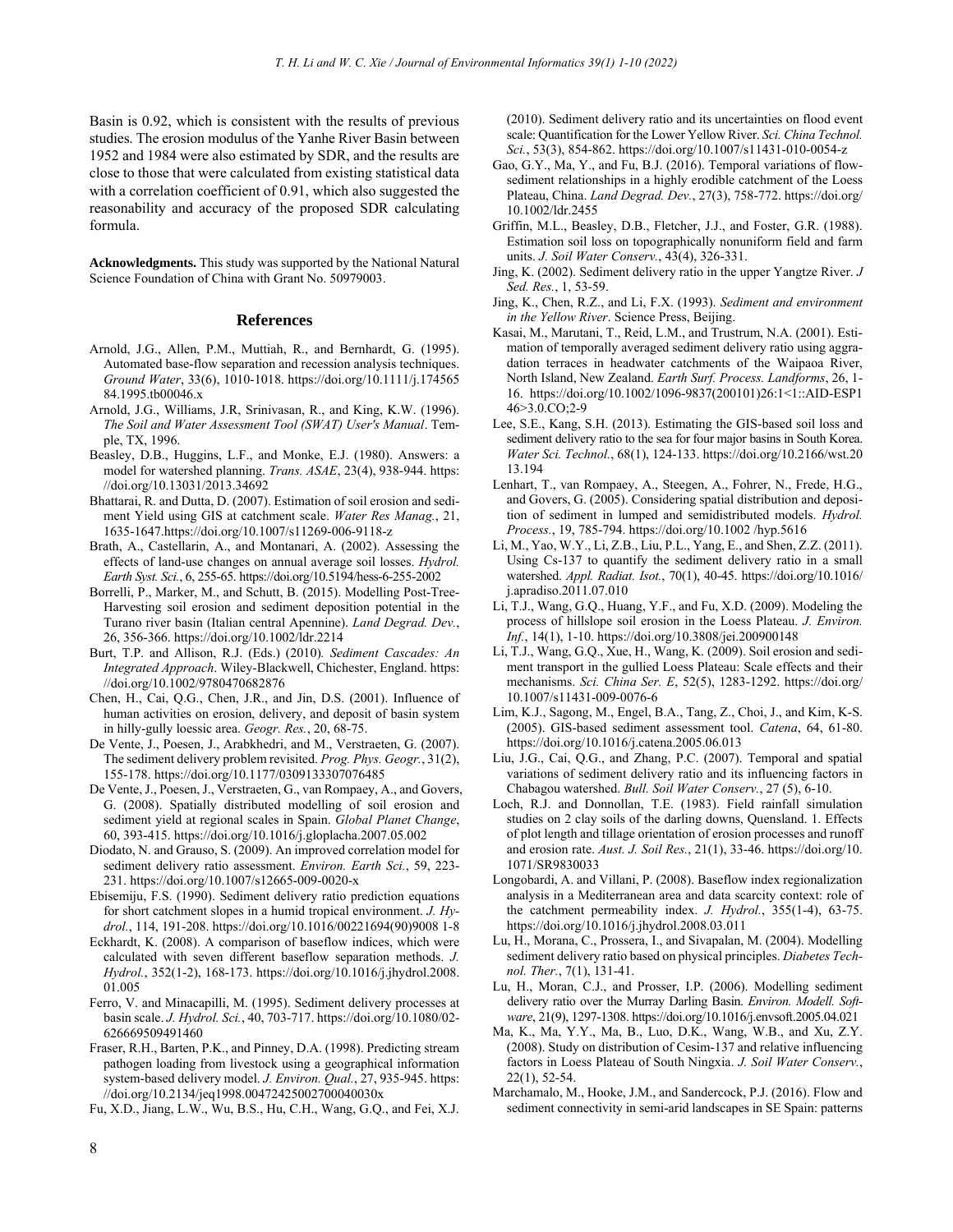and controls. *Land Degrad. Dev.*, 27, 1032-1044. https://doi.org/10. 1002/ldr.2352s

- Maner, S.B. (1958). Factors affecting sediment delivery rates in the Red Hills physiographic area. *Eos Trans. Am Geophys. Union*, 39, 669-675. https://doi.org/10.1029/TR039i004p0066 9
- McClymont, D., Freebairn, D.M., Rattray, D.J., and Robinson, J.B. (2008). Howleaky2008: exploring water balance and water quality implication of different land uses. http://www.apsim.info/How/ How Leaky/howleaky.htm
- Mekonnen. M., Keesstra, S.D., Stroosnijder, L., Baartman, J.E.M., and Maroulis, J. (2015). Soil conservation through sediment trapping: a review. *Land Degrad. Dev.*, 26, 544-556. https://doi.org/10.1002/ ldr.2308
- Merritt, W.S., Letcher, R.A., and Jakeman, A.J. (2003). A review of erosion and sediment transport models. *Environ. Modell. Software*, 18, 761-99. https://doi.org/10.1016/S1364-8152(03)0 0078-1
- Morgan, R.P.C., Quinton, J.N., Smith, R.E., Govers, G., Poesen, J.W.A., Auerswald, K., Chisci G., Torri, D., and Styczen, M.E. (1998). The European Soil Erosion Model (EUROSEM): a dynamic approach for predicting sediment transport form fields and small catchments. *Earth Surf. Proc. Landforms*, 23, 527-544. https://doi.org/10.1002/(SICI) 1096- 9837(199806)23:6<527::AIDESP868>3.0. CO;2-5
- Mutchler, C.K. and Bowie, A.J. (1976). Effect of land use on sediment delivery ratios. *Pb Us Natl Tech Inf Serv*
- Nearing, M.A., Foster, G.R., Lane, L.J., and Flinkener, S.C. (1989). A process based soil erosion model for USDA water erosion prediction project technology. *ASCE*, 32(5), 1587-1593. [https://doi.](https://doi/)org /10.13031/2013.31195
- Ni, J. R., Wu, A., Li, T. H., Yue, Y., and Borthwick, A. G. L. (2014). Efficient Soil Loss Assessment for Large Basins Using Smart Coded Polygons. *J. Environ. Inform.*, 23(2), 47-57. https://doi.org/10.3808/ jei.201400264
- Pak, J.H. and Lee, J.H. (2012). A hyper-concentrated sediment yield prediction model using sediment delivery ratio for large watersheds. *KSCE J. Civ. Eng.*, 16(5), 883-891. https://doi.org/10.1007/s12205- 012-1588-3
- Partington D., Brunner P., Simmons C.T., Werner A.D., Therrien R., Maier H.R., and Dandy G.C. (2012). Evaluation of outputs from automated baseflow separation methods against simulated baseflow from a physically based, surface water-groundwater flow model. *J. Hydrol.*, 458, 28-39. https://doi.org/10.1016/j.jhydrol.2012.06.029
- Qian, N., Wan, Z.H., and Qian, Y.Y. (1979). Issues of hyper-concentrated flows in the Yellow River. *Chinese Sci Bull*, 368-371. (in Chinese)
- Renard, K.G., Foster, G.R., Weesies, G.A., Porter, J.P. (1991). RUSLE, Revised Universal Soil Loss Equation. *J. Soil Water Conserv.*, 46(1), 30-33.
- Richards, K. (1993). Sediment delivery and the drainage network. Beven K and Kirkby MJ (Eds.), *Channel Network Hydrology*, Wiley, Chichester, England, pp. 221-254.
- Roehl, J.E. (1962). Sediment source areas and delivery ratios influencing morphological factors. *Int. Assoc. Hydrol. Sci.*, 59, 202-213.
- Rose, C.W., Williams, J.R., Sander, G.C., and Barry, D.A. (1983). A Mathematical Model of Soil Erosion and Deposition Processes: I. Theory for a Plane Land Element. *Soil Sci. Soc. Am. J.*, 47,991-995. https://doi.org/10.2136/sssaj1983.03615995004700050030x
- Sivapalan, M., Jothityangkoon, C., and Menabde, M. (2002). Linearity and non-linearity of basin response as a function of scale: discussion of alternative definitions. *Water Resour. Res.*, 38 (2), 4-1.
- Stumpf, F., Goebes, P., Schmidt, K., Schindewolf, M., Schonbrodt-Stitt, S., Wadoux, A., Xiang, and W., Scholten, T. (2017). Sediment Reallocations due to Erosive Rainfall Events in the Three Gorges Reservoir Area, Central China. *Land Degrad. Dev.*, 28(4), 1212- 1227. https://doi.org/10.1002/ldr.2503
- Syvitski, J.P.M., Vorosmarty, C.J., Kettner, A.J., and Green, P. (2005). Impact of humans on the flux of terrestrial sediment to the global coastal ocean. *Science*, 308(5720), 376-80. https://doi.org/10.1126/

science.1109454

- Tang, Z.H., Cai, Q.G., Zhang, G.Y., Li, Z.W., Liu, G.H., and Feng, J.L. (2001). Soil erosion and sediment yield models based on the networks of runoff and sediment transport between plots in small basins in the Hilly Loess Region. *J. Sediment Res.*, 5, 48-53. (in Chinese)
- Vaezi, A.R., Abbasi, M., Bussi, G., and Keesstra, S. (2017). Modeling Sediment Yield in Semi-Arid Pasture Micro-Catchments, NW Iran. *Land Degrad. Dev.*, 28(4), 1274-1286. https://doi.org/10.1002/ldr.2526
- Van Rompaey. A.J.J., Verstraeten, G., Van Oost, K., Govers, G., and Poesen, J. (2001). Modelling mean annual sediment yield using a distributed approach. *Earth Surf. Process. Landforms*, 26, 1221- 1236. https://doi.org/10.1002/esp.275
- Vigiak, O., Borselli, L., Newham, L.T.H., McInnes, J., and Roberts, A.M. (2012). Comparison of conceptual landscape metrics to define hillslope-scale sediment delivery ratio. *Geomorphology*, 138, 74-88. https://doi.org/10.1016/j.geomorph.2011.08.026
- Walling, D.E. (1983). The sediment delivery problem. *J. Hydrol.*, 65, 209-37. https://doi.org/10.1016/0022-1694(83)90217-2
- Walling, D.E. and Kleo, A.H.A. (1979). Sediment yields of rivers in areas of low precipitation: a global view. *The Hydrology of Areas of Low Precipitation, IAHS Publication 128*, Canberra, Australia, 479-93.
- Wang, Hessel, R., Mu, X.M., Maroulis, J., Zhao, G.J., Geissen, V., and Ritsema, C. (2015). Distinguishing the impacts of human activities and climate variability on runoff and sediment load change based on paired periods with similar weather conditions: a case in the Yan River, China. *J. Hydrol.*, 527, 884-893. https://doi.org/10.1016/j. jhydrol.2015.05.037
- Wang, G. and Fan, Z. (2002). *Research on water and sediment change in the Yellow River (I)*. Zhengzhou: The Yellow River Conservancy Press. (in Chinese)
- Wang, G.Q., Li, T.J., Xue, H., and He, L. (2006). Mechanism analysis of watershed sediment processes. *J. Basic Sci. Eng.*, 14(40), 455- 462. (in Chinese)
- Wang, S., Fu, B.J., Piao, S.L., Lü, Y.H., Ciais, P., Feng, X.M., and Wang, Y.F. (2015b). Reduced sediment transport in the Yellow River due to anthropogenic changes. *Nature Geosci.*, 9, 38-41. https: //doi.org/10.1038/ngeo2602
- Wang, X.K., Qian, N., and Hu, W.D. (1982). The formation and process of confluence of the flow with hyper-concentration in the gullied hilly Loess Areas of the Yellow River Basin. *J. Hydraul. Eng.*, 7, 26-35.
- Wei, Y.H., He, Z., Li, Y.J., Jiao, J.Y., Zhao, G.J., and Mu, X.M. (2017). Sediment Yield Deduction from Check-dams Deposition in the Weathered Sandstone Watershed on the North Loess Plateau, China. *Land Degrad. Dev.*, 28(1), 217-231. https://doi.org/10.1002/ldr.2628
- White, S. (2005). Sediment yield prediction and modelling. *Hydrol. Process.*, 19, 3053-3057. https://doi.org/10.1002/hyp.6003
- Williams, J.R., Quine, T.A., Walling, D.E., and Li, S. (1994). Area of the Loess Plateau near Xifeng, Gansu Province, China. *Geogr. Ann. Ser. A. Phys. Geogr.*, 76(1/2), 103-120.
- Wischmeier, W.H. and Smith, D.D. (1965). *Predicting rainfall-erosion losses from cropland east of Rocky Mountains: guide for selection of practices for soil and water conservation*. US Department of Agriculture, Agricultural handbook, 282.
- Woolhiser, D.A., Smith, R.E., and Goodrich, D.C. (1990). *KINEROS, A kinematic runoff and erosion model: documenta-tion and user manual*. USDA-Agricultural Research Service, ARS-77, pp. 130.
- Worrall, F., Burt, T.P., Howden, N.J.K., and Hancock, G.R. (2014). Variation in suspended sediment yield across the UK—A failure of the concept and interpretation of the sediment delivery ratio. *J. Hydrol.*, 519, 1985-1996. https://doi.org/10.1016/j.jhydrol.2014.09.066
- Woznicki, S.A. and Nejadhashemi, A.P. (2013). Spatial and temporal variabilities of sediment delivery ratio. *Water Resour. Manag.*, 27, 2483-2499. https://doi.org/10.1007/s11269-013-0298-z
- Wu, P.T., Zhou, P.H., Wu, C.L., Zheng, S.Q., Li, Y.Q., and Ju, T.J. (1997). Research on the spatial distribution characteristics of slope